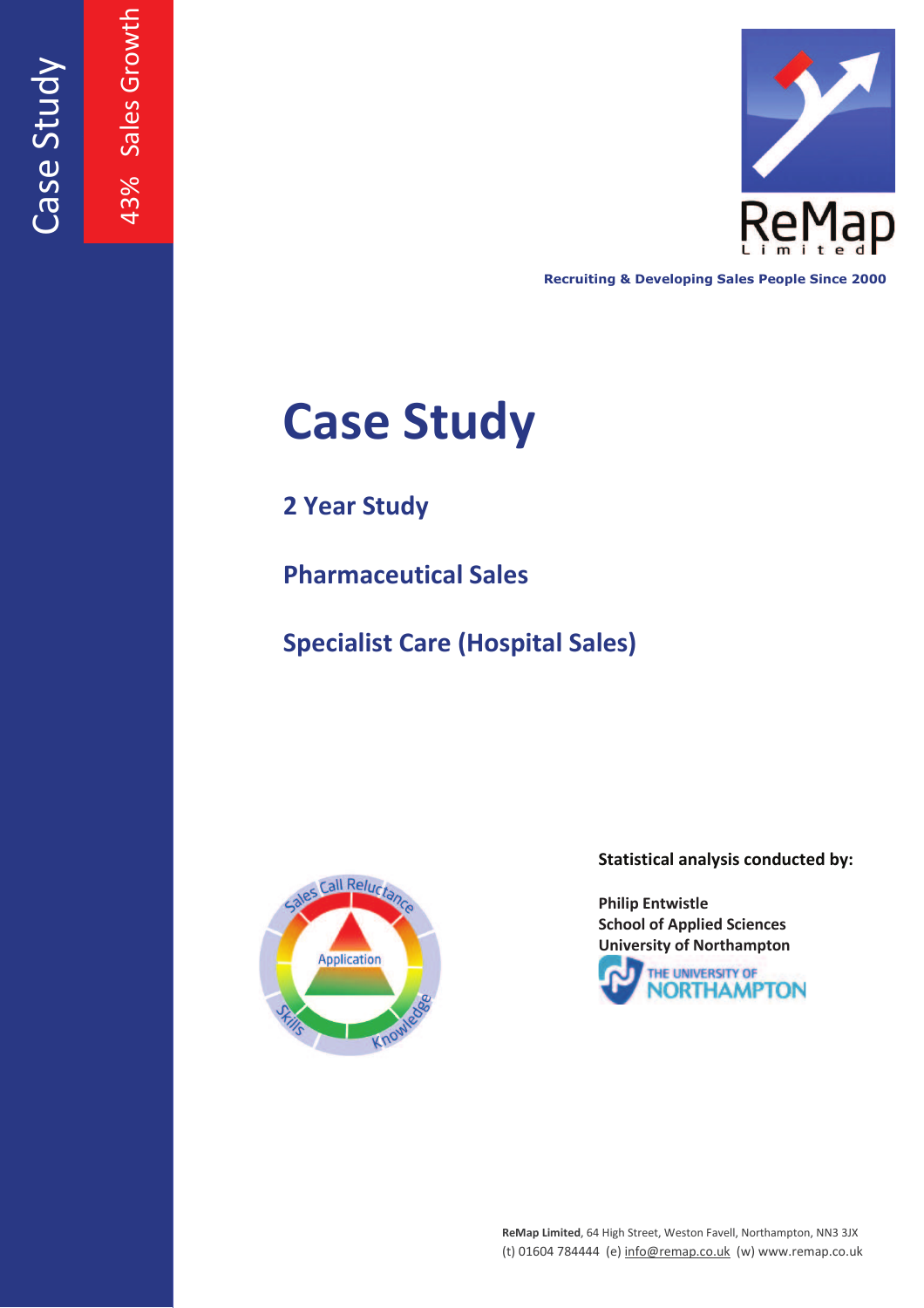**Evaluating The Effectiveness Of Sales Call Reluctance Training Carried Out By Remap Ltd** 

## **Industry: UK Pharmaceuticals**

# **Business: Specialist Care Sales**

# **Study: September 2004 to April 2006**

#### **Caution:**

This report should be viewed as a 'snapshot' of a particular sample of salespeople at a particular company within a specific time period. Findings contained within this report are solely applicable to this company. Readers are cautioned about generalizability and applicability to other situations and organizations. Remap Ltd is not responsible for misapplication or misinterpretation of the information contained in this report.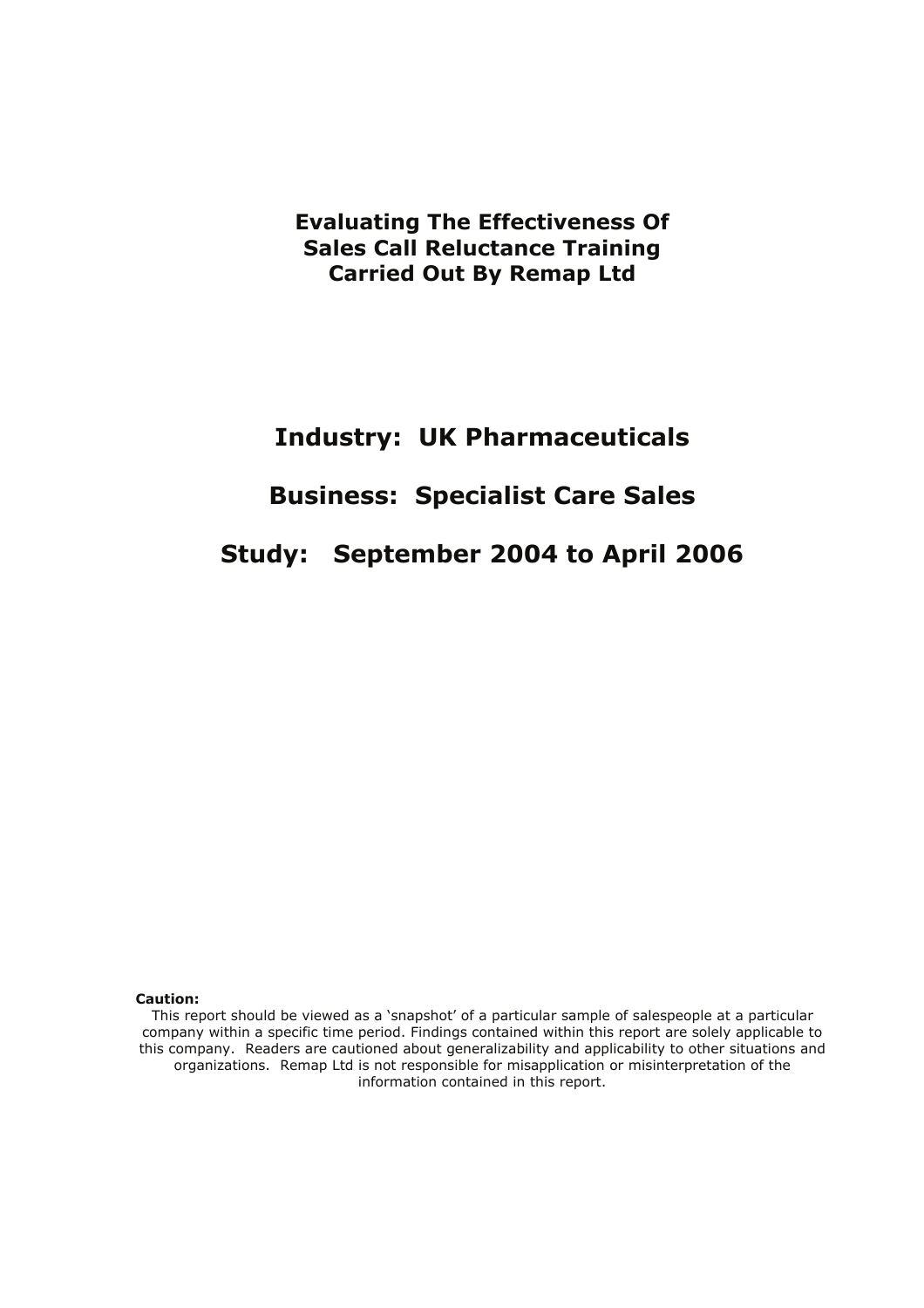## **Evaluating The Effectiveness Of Sales Call Reluctance Training Carried Out By Remap Ltd**

#### **Background**

This case study examines the sales performance of a sales team marketing treatment medications in niche areas for a Pharmaceutical company's specialist business unit in the United Kingdom.

The Business Unit comprised 2 separate sales teams, which covered the United Kingdom and Ireland. Both teams were managed by a National Sales Manager, and during the course of this programme, one product manager who had responsibility for all products, supported them.

By March 2005, the performance and productivity of the business unit was very poor (see table below). In Global terms the UK / Ireland business unit had the lowest growth of all major European countries and within the United Kingdom and Ireland business, it had the lowest performance verses target of all the company's business units. With sales productivity and growth at **-6% in May 2005**, and with the staff turn over at an all time high of 55% it was difficult to recruit internally and externally.

In March 2005 a new business unit director was appointed. His vision was to double sales within a 2-year period, and he commenced a programme of in-depth gap analysis across the business unit to identify development potential. This included skills and knowledge assessment, benchmarking with other internal and external business units in the UK and Global, and the identification of any management issues. The main conclusions of this analysis were that there was a fundamental lack of sales focus and culture. Evidence included:

- Product knowledge was excellent, but the representatives didn't use their skills to sell. Many excuses were made to justify poor performance
- Field visits revealed that there was little selling, but much talking and some information / data transfer.
- Representatives were going about their day-to-day activities but generally found it uncomfortable to SELL.

To help achieve a new 'sales culture' within the business unit, the new business unit director commissioned **Remap** to run a 'Sales Call Reluctance Workshop'. He had previous knowledge of Remap's influence and success in improving sales results within another UK company, and was keen to see similar results for his new unit.

*Important Note: There were no other training interventions during this period* 

#### **Remap Interventions**

Remap were contracted to be involved in a number of interventions. Timetable of events:

- **June 2005:** Initial **Remap** `Sales Call Reluctance Workshop' involving the entire Business Unit of 30 individuals (Managers, Representatives, Marketeers).
- **June / July 2005:** Four week coaching period commenced after workshop.
- **July 2005:** Sales Call Reluctance Review Workshop
- **Oct 2005 to April 2006:** Initiation of field coaching by Remap Facilitators
- **January 2006:** Sales briefing meeting. Remap assisted in role play coaching
- x **April 2006:** Sales briefing meeting. Remap assisted in role play coaching
- **Ongoing:** 'Sales Call Reluctance profiling Tool' used to help recruit new Sales Managers and representatives for the team.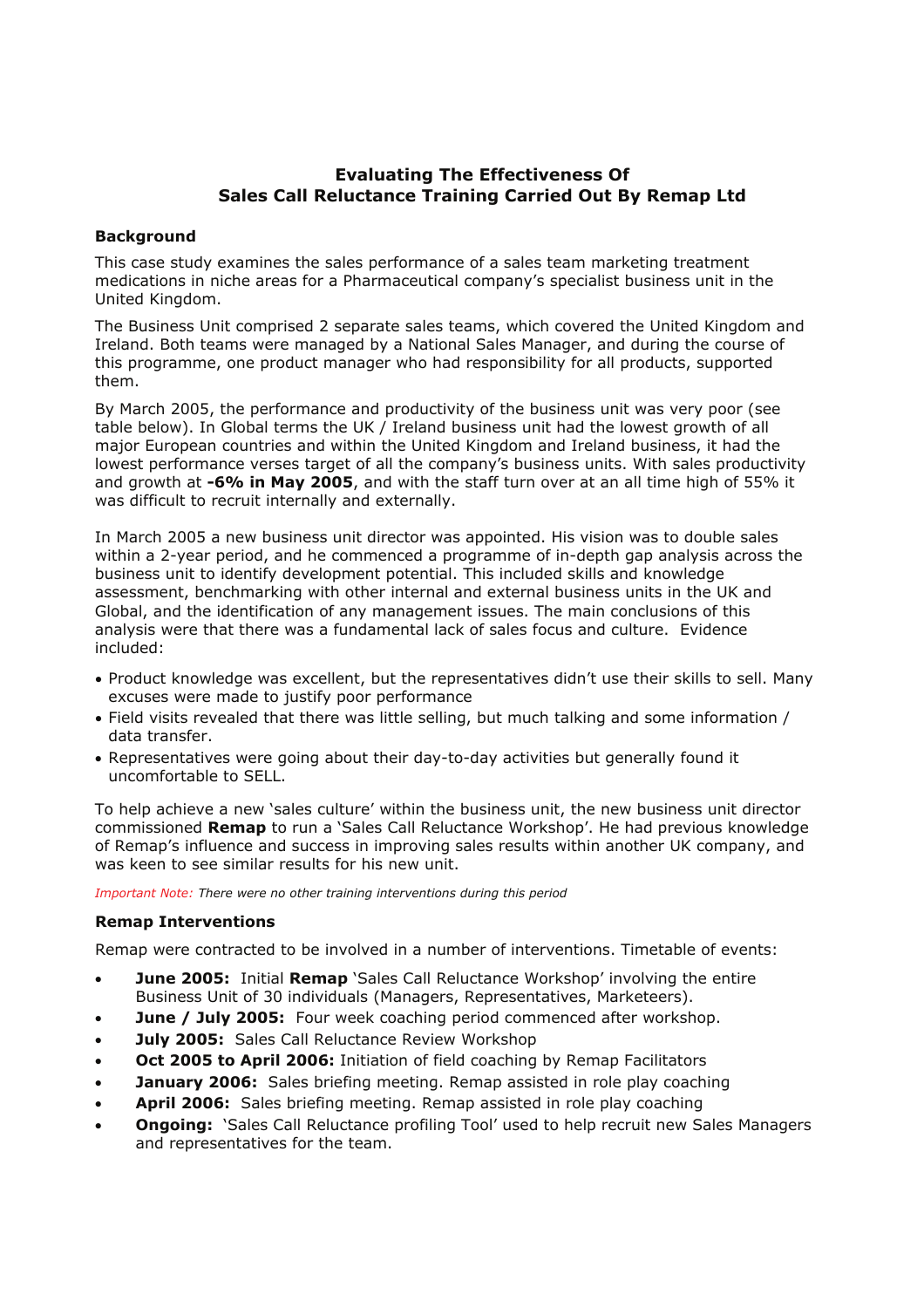#### **Sales Results and Behavioural Changes**

- x **26% Sales Growth** to December 2005, representing a net **32% increase** from March.
- **Sustained Sales Growth: 43% increase** to April 2006.
- x **Sustained increases in S v T:** 106% Sales versus Target by December 2005 and **121%** of sales versus target at April 2006.
- Observation of immediate changes in approach to business by individuals and team following workshop were as follows:
	- o Majority of sales representatives started reported that they were now happy to try new positive 'sales' approaches with their customers.
	- o Previously unfruitful relationships indicated an increase in business
- The effect on activity remained fairly level in number of contacts per week; however there was a change in  $1:1$  calls versus meetings  $-$  a key change in behaviour.
- Positive changes to productivity, activity, access, and quality of in call assertiveness was reported.
- Increase in 'positive prescribing intent' reported by customers.
- Feedback from customers indicated more assertive closing by sales representatives.
- The growth in the business unit was 2nd in the affiliate in 2005 and second only to one, which launched a major new brand during this period.
- The Unit was No.1 sales versus plan of all business units' within the Global Business for this particular therapy area.
- Top representatives and managers have now been recruited from major competitors and the unit has seen an increase in representatives from other business units wanting to join.

#### **Personal Comment From The Business Unit Director**

The partnership with REMAP has blended perfectly with the vision, values and objectives I had for the team on arrival. As well as the course having a fantastic impact on the sales team members, I believe that it has also had an impact on me. The REMAP experience has made me more confident as a sales person and happier than ever to actually sell. In addition, I believe this has made me a more effective and valuable Board member." *April 2006* 

#### **Statistical Analysis**

#### **Sales**

Individual sales results for the 10-month period September 2004 to June 2005 (Period 1) were compared against the 10-month period July 2005 to April 2006 (Period 2)

Total Sales for Period 1: £11,969,255

Total Sales for Period 2: £14,825,290

Percentage Increase in 10 months: **23%**

Sales Increase in 10 months: **£2,856,035**

Average sales increase per person: **£178,502**

16 data sets were used for the analysis, even though one of these (lowest point shown on the Normality Test below) was negatively affected by a decision outside the control of the business, to ban the sale of the drug within the selling territory of Ireland during this period.



**Total Oncology Sales**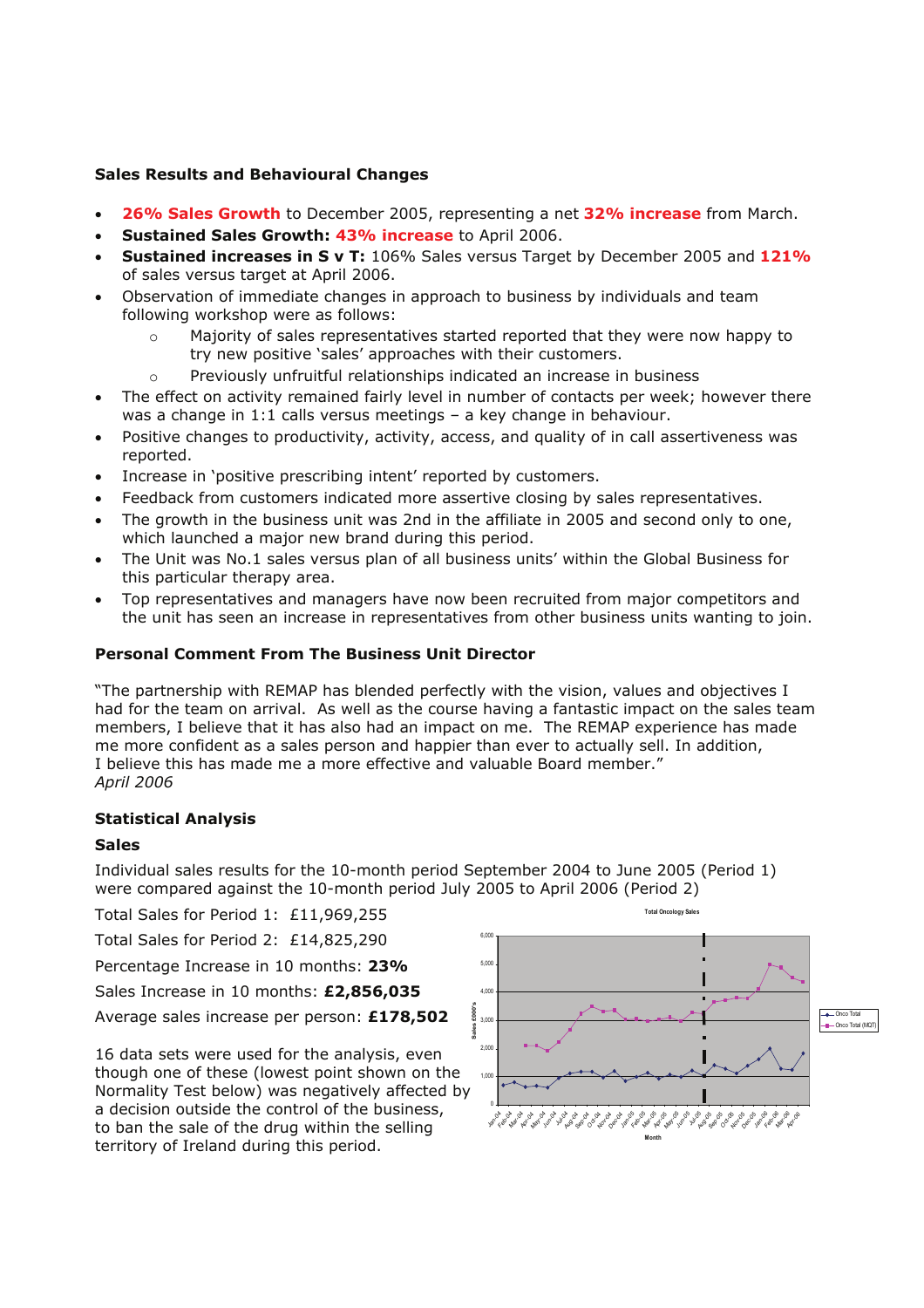#### **Statistical Models used for Analysis**

To identify the effect that the Remap training had on sales, the 16 sets of sales before and after training were to be analyzed using the Paired T-Test, and compared with the Wilcoxon Signed Rank Test. These are statistical models which enable us to say whether the differences in the two sets of data are either zero (indicating the training has little or no effect) or greater than zero (indicating the training has had a positive effect). In order for the Paired T Test to be shown as valid for use it must, first of all, be asserted that the data follows a particular pattern  $-$  a Normal Distribution. A test for Normality was therefore conducted:

### **1. Test for Normality (of Differences)**



As the data points were all very close to the straight line, this indicated that a Null Hypothesis of normality in the differences could indeed be supported. In other words, the values were distributed in such a way that there were few extremes and they were mainly distributed around the central in average value terms. The (probability) p-value of this happening of 0.714 is very large. This confirmed a normal distribution of data, and that a Paired T Test was indeed valid.

#### **2. Paired T-Test: Period 2 v Period 1**

This test looks at the two sets of data for the two periods in question, and takes an average of differences of the 2 sets. These averages are then compared to zero (where zero indicates that the training has no effect), and the probability of the results being that far away from zero (i.e. the training had no effect), is subsequently calculated.

|                   | N                                                | Mean   | St. Dev | <b>SE Mean</b> |  |
|-------------------|--------------------------------------------------|--------|---------|----------------|--|
| <b>Period 2</b>   | 16                                               | 926581 | 506264  | 126566         |  |
| Period 1          | 16                                               | 748078 | 387133  | 96783          |  |
| <b>Difference</b> | 16                                               | 178502 | 167360  | 41840          |  |
|                   | T-Value = $4.27$ Probability (p) Value = $0.000$ |        |         |                |  |